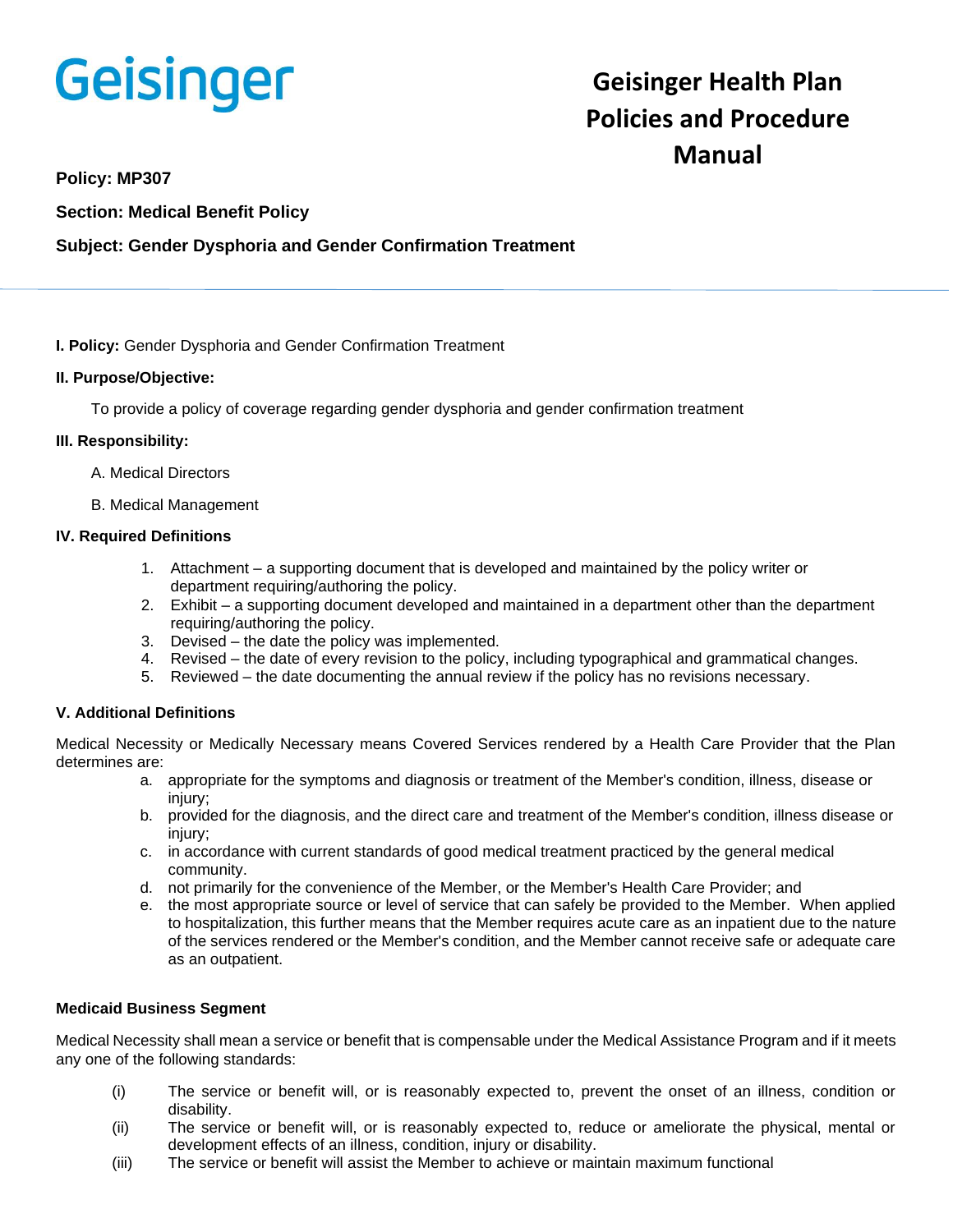capacity in performing daily activities, taking into account both the functional capacity of the Member and those functional capacities that are appropriate for members of the same age.

# **Gender Dysphoria and Gender Confirmation Treatment:**

#### **REQUIRES PRIOR AUTHORIZATION BY A PLAN MEDICAL DIRECTOR OR DESIGNEE**

#### **The following services are covered:**

#### **1. Psychological Evaluation and Treatment**

The following are covered:

• Psychological evaluation and Psychotherapy (if mental health services are included in the plan design) for gender dysphoria and associated co-morbid psychiatric diagnoses.

#### **2. Medical Treatment**

### **Continuous Hormonal Therapy**

(This section is provided as informational only to outline the current standards for hormonal therapy. Please see any applicable Pharmacy benefit documents for specific coverage.) **Pre-pubertal** - no medical treatment

**Peri-pubertal** – gonadotropin-releasing hormone (GnRH) analogs to achieve suppression of pubertal hormones may be considered once the member reaches Tanner Stage\* 2

\*The Tanner Scale is measurement of physical development in children, adolescents and adults. [http://www.childgrowthfoundation.org/CMS/FILES/Puberty\\_and\\_the\\_Tanner\\_Stages.pdf](http://www.childgrowthfoundation.org/CMS/FILES/Puberty_and_the_Tanner_Stages.pdf)

- Between 14 16 yrs of age –pubertal development of the desired opposite sex can be using a gradually increasing dose schedule of cross-gender hormone.
- Adolescents should be treated with GnRH analogues, progestins (e.g., medroxyprogesterone) or other medications that block and/or neutralize testosterone, estrogens and progesterone secretion.

**Post-pubertal** – continuous hormone replacement therapy

- Female to male: IM testosterone or topical testosterone
	- Male to female: Anti-androgen therapy (e.g., Spironolactone, GnRH agonists, plus estrogen
		- o Age 40 yrs or older estrogen cream, patch or injectable

## **Prevention and Long-term Care**

Clinical and laboratory monitoring every 3 months during the first year and then once yearly unless otherwise indicated

- prolactin levels in male-to-female members treated with estrogens
- evaluation for cardiovascular risk factors.
- bone mineral density measurements if risk factors for osteoporosis exist

For female to male members: Age-appropriate screening for breast cancer and cervical cancer should be continued unless mastectomy or removal of the cervix has occurred.

For male to female members: Age-appropriate screening for breast and prostate cancer screening as necessary.

#### **3. Surgical Treatment**

Gender confirming services may be considered medically necessary when supporting documentation is provided by the clinicians (physicians and mental health professionals) confirms **ALL** of the following:

- The member is 18 years of age or older \*; and
- The member has been diagnosed with Gender Dysphoria; and
- The member has expressed a desire to transition his/her body to the preferred gender through surgery and hormone replacement therapy\*\* (if not otherwise contraindicated); and
- The member has completed a psychological assessment (psychotherapy may be recommended, but is not required) by a behavioral health professional with a doctoral degree (Ph.D., M.D., Ed.D., D.Sc., D.S.W., or Psy.D) who is capable of adequately evaluating if the candidate has any co-morbid psychiatric conditions; and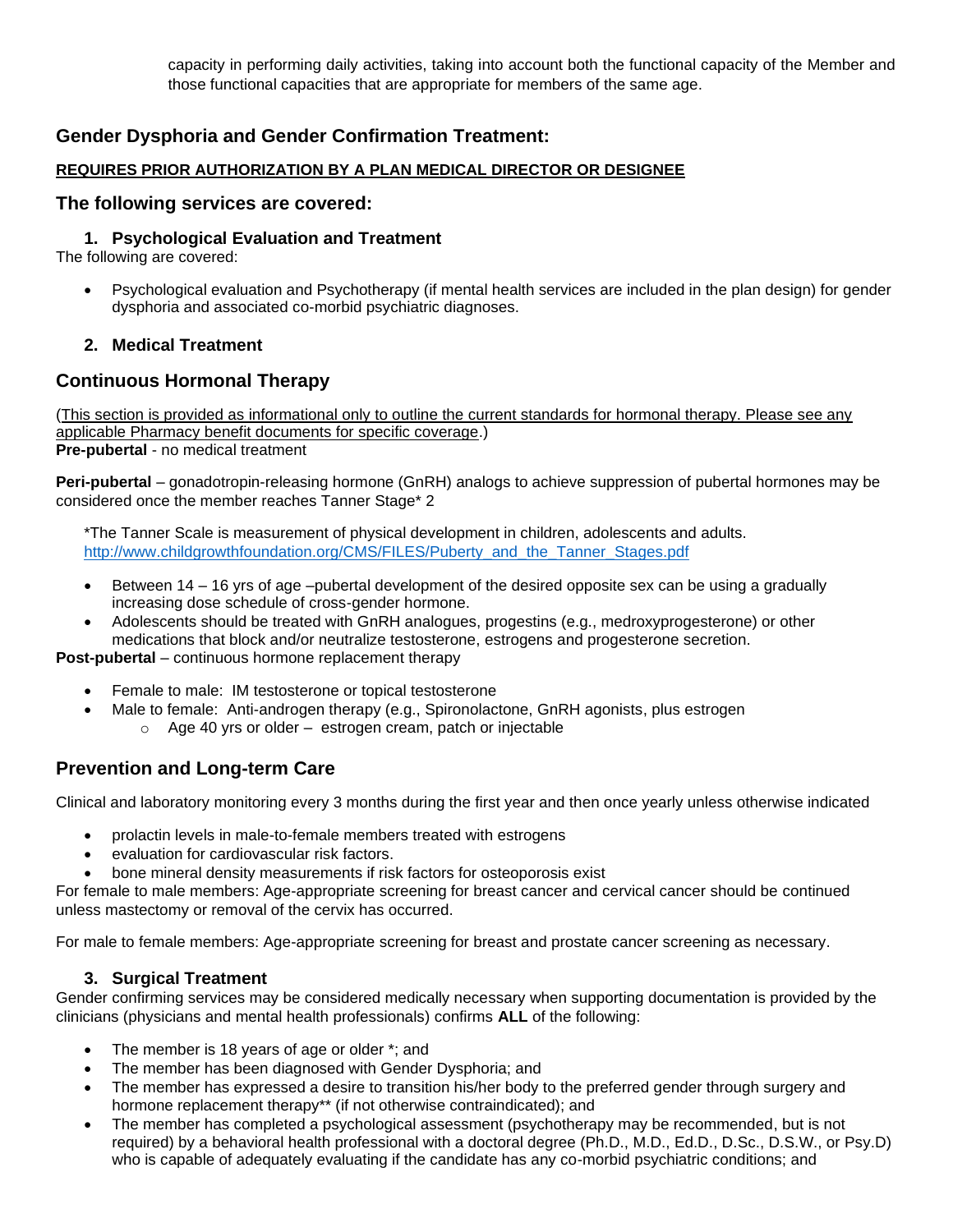- If considering vaginoplasty or phalloplasty, the member has completed a twelve (12) month period of full-time experience functioning in the desired gender role; and
- A medical evaluation has been completed by a MD/DO; and
- The gender confirming surgery has been recommended by:
	- $\circ$  "One referral from a qualified mental health professional is needed for breast/chest surgery (e.g., mastectomy, chest reconstruction, or augmentation mammoplasty)"; or
	- $\circ$  "Two referrals—from qualified mental health professionals who have independently assessed the patient—are needed for genital surgery (i.e., hysterectomy/salpingo-oophorectomy, orchiectomy, genital reconstructive surgeries). If the first referral is from the patient's psychotherapist, the second referral should be from a person who has only had an evaluative role with the patient".

WPATH Standards of Care for the Health of Transsexual, Transgender, and Gender- Nonconforming People v. 7

\*Note: Per WPATH guidelines, "Chest surgery in FtM patients could be carried out earlier, preferably after ample time of living in the desired gender role and after one year of testosterone treatment. The intent of this suggested sequence is to give adolescents sufficient opportunity to experience and socially adjust in a more masculine gender role, before undergoing irreversible surgery. However, different approaches may be more suitable, depending on an adolescent's specific clinical situation and goals for gender identity expression."

\*\*Note: hormone therapy is not required when the requested surgery is solely a mastectomy for purposes of female to male gender confirmation.

| <b>Male to female transition</b>        | <b>Female to male transition</b>                   |
|-----------------------------------------|----------------------------------------------------|
| Penectomy                               | Mastectomy (subcutaneous mastectomy or             |
|                                         | simple/total mastectomy)                           |
| Orchiectomy                             | Nipple/areola reconstruction related to mastectomy |
| Vaginoplasty                            | Penile prostheses                                  |
| Labiaplasty                             | Salpingo-oophorectomy                              |
| Clitoroplasty                           | Scrotoplasty                                       |
| <b>Breast augmentation</b>              | <b>Testicular prostheses</b>                       |
| Colovaginoplasty                        | Urethroplasty                                      |
| Voice therapy                           | Vaginectomy                                        |
| Electrolysis of vaginoplasty donor site | Metoidoplasty                                      |
| Laryngoplasty                           | Colpectomy                                         |
| Voice modification surgery              | Hysterectomy                                       |
| Voice/speech therapy                    | Phalloplasty                                       |
|                                         | Electrolysis of phalloplasty donor site            |

The following surgical services are considered medically necessary for gender transition:

**EXCLUSIONS:** The following procedures are considered to be cosmetic and not medically necessary to complete gender transition:

- Blepharoplasty (unless criteria per MP10 are met apart from gender reassignment)
- Rhinoplasty (unless criteria per MP204 are met apart from gender reassignment)
- Collagen injections
- Electrolysis (other than noted above)
- Rhytidectomy (i.e. face lift)
- Facial implants, injections, or bone reduction (may be considered on a per-case basis with appropriate clinical documentation)
- Hair removal (except as noted in the MtF indication tables)
- Hair transplantation
- Medication to promote hair growth
- Lip reduction or enhancement
- **Liposuction**
- Removal of redundant skin (unless criteria per MP56 are met apart from gender reassignment)
- Silicone injections
- Body sculpting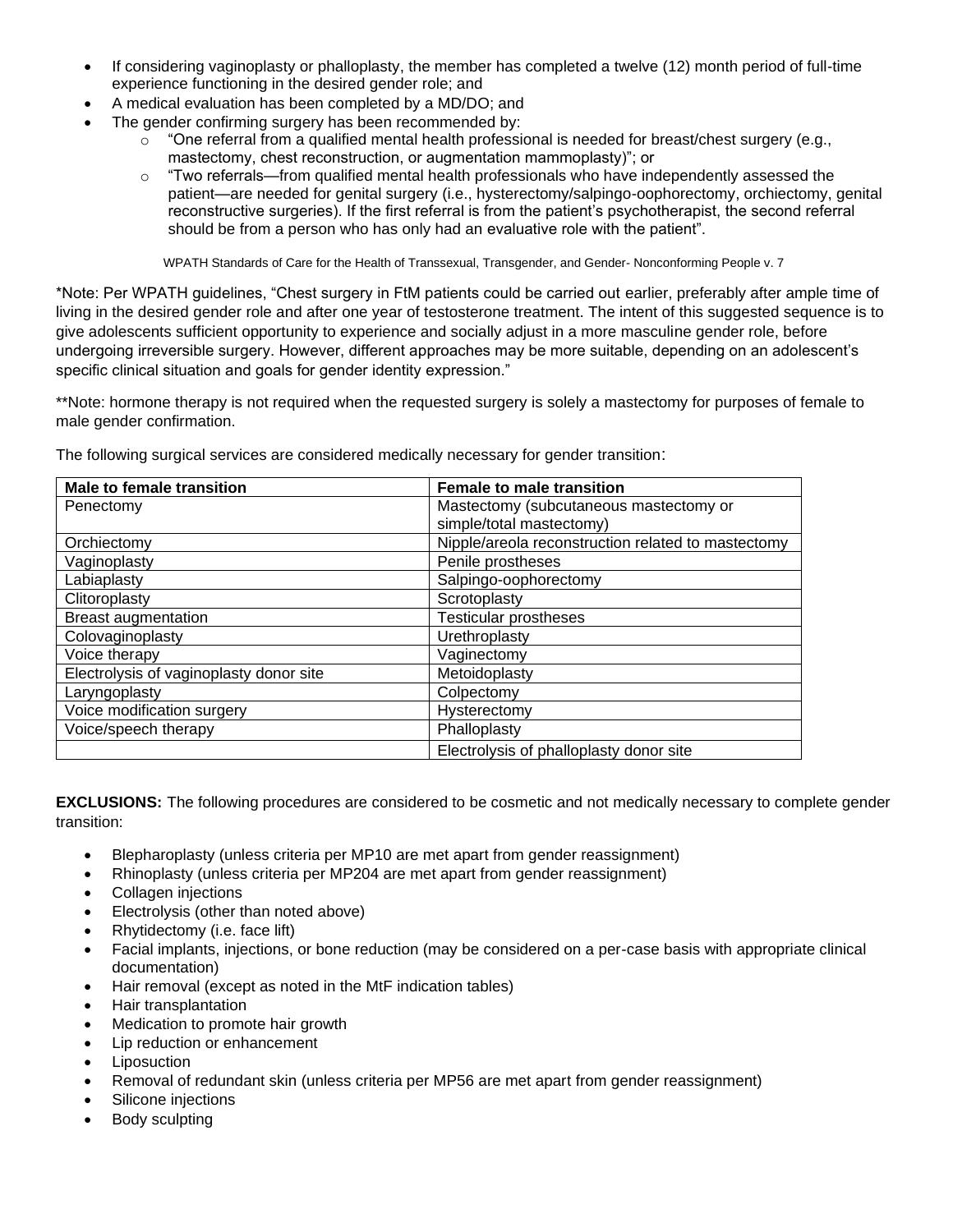Reversal of genital surgery is **NOT COVERED**.

Reversal of surgery to revise secondary sex characteristics is **NOT COVERED.**

**Note: A complete description of the process by which a given technology or service is evaluated and determined to be experimental, investigational or unproven is outlined in MP 15 - Experimental Investigational or Unproven Services or Treatment.**

#### **CODING ASSOCIATED WITH:** Gender confirmation

*The following codes are included below for informational purposes and may not be all inclusive. Inclusion of a procedure or device code(s) does not constitute or imply coverage nor does it imply or guarantee provider reimbursement. Coverage is determined by the member specific benefit plan document and any applicable laws regarding coverage of specific services. Please note that per Medicare coverage rules, only specific CPT/HCPCS Codes may be covered for the Medicare Business Segment. Please consult the CMS website at* [www.cms.gov](http://www.cms.gov/) *or the local Medicare Administrative Carrier (MAC) for more information on Medicare coverage and coding requirements.*

- 15771 GRAFTING OF AUTOLOGOUS FAT HARVESTED BY LIPOSUCTION TECHNIQUE TO TRUNK, BREASTS, SCALP, ARMS, AND/OR LEGS; 50 CC OR LESS INJECTATE
- 15772 GRAFTING OF AUTOLOGOUS FAT HARVESTED BY LIPOSUCTION TECHNIQUE TO TRUNK, BREASTS, SCALP, ARMS, AND/OR LEGS; EACH ADDITIONAL 50 CC INJECTATE, OR PART THEREOF
- 15773 GRAFTING OF AUTOLOGOUS FAT HARVESTED BY LIPOSUCTION TECHNIQUE TO FACE, EYELIDS, MOUTH, NECK, EARS, ORBITS, GENITALIA, HANDS, AND/OR FEET; 25 CC OR LESS INJECTATE
- 15774 GRAFTING OF AUTOLOGOUS FAT HARVESTED BY LIPOSUCTION TECHNIQUE TO FACE, EYELIDS, MOUTH, NECK, EARS, ORBITS, GENITALIA, HANDS, AND/OR FEET; EACH ADDITIONAL 25 CC INJECTATE, OR PART THEREOF
- 17380 Electrolysis
- 19301 Mastecotomy
- 19303 Mastectomy, simple, complete
- 19304 Mastectomy, subcutaneous
- 19316 Mastopexy
- 19318 Reduction mammplasty
- 19324 Mammaplasty, augmentation; without prosthetic implant
- 19325 Mammaplasty, augmentation, with prosthetic implant
- 19340 Immediate insertion of breast prosthesis following mastopexy, mastectomy or in reconstruction
- 19342 Delayed insertion of breast prosthesis following mastopexy, mastectomy or in reconstruction
- 19350 Nipple/areola reconstruction
- 19357 Breast reconstruction, immediate or delayed, with tissue expander, including subsequent expansion
- 19361 Breast reconstruction, immediate or delayed, with tissue expander, including subsequent expansion
- 19364 Breast reconstruction with free flap
- 19366 Breast reconstruction with other technique
- 19367 Breast reconstruction with transverse rectus abdominis myocutaneous flap (TRAM), single pedicle, including closure of donor site
- 19368 Breast reconstruction with transverse rectus abdominis myocutaneous flap (TRAM), single pedicle, including closure of donor site; with microvascular anastomosis (supercharging)
- 19369 Breast reconstruction with transverse rectus abdominis myocutaneous flap (TRAM), double pedicle, including closure of donor site
- 19371 Periprosthetic capsulectomy, breast
- 19380 Breast reconstruction, immediate or delayed, with tissue expander, including subsequent expansion
- 31587 Laryngoplasty, cricoid split 53400 Urethroplasty; first stage, for fishula, diverticulum, or stricture (eg. Johannsen type) 53405 Urethroplasty; second stage (formation of urethra), including urinary diversion 53410 Urethroplasty, 1-stage reconstruction of male anterior urethra
- 53415 Urethroplasty, transpubic or perineal, 1-stage, for reconstruction or repair of prostatic or membranous urethra
- 53420 Urethroplasty, 2-stage reconstruction or repair off prostatic or membranous urethra; first stage
- 53425 Urethroplasty, 2-stage reconstruction or repair off prostatic or membranous urethra; second stage
- 53430 Urethroplasty, reconstruction of female urethra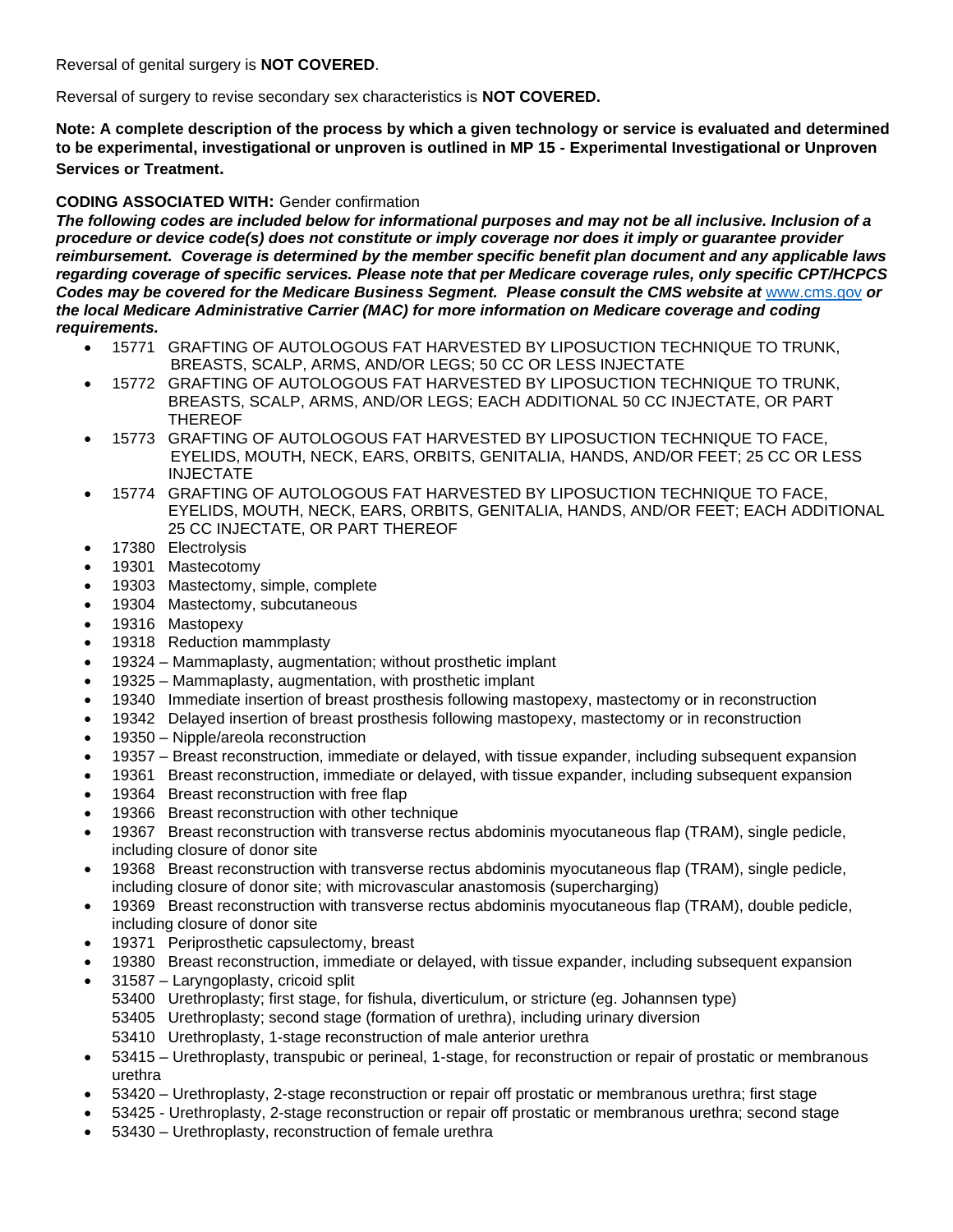- 53431 Urethroplasty with tubularization of posterior urethra and/or lower bladder for incontinence (eg. Tenago, Leadbetter procedure)
- 54120 Amputation of penis; partial
- 54125 Amputation of penis; complete
- 54130 Amputation of penis, radical; with bilateral inguinofemoral lymphadenectomy
- 54135 Amputation of penis, radical; in continuity with bilateral pelvic lymphadenectomy, including external iliac, hypogastric and obturator nodes
- 54400 54417 Penile prosthesis
- 54520 Orchiectomy, simple (including subcapsular), with or without testicular prosthesis, scrotal or inguinal approach
- 54660 Insertion of testicular prosthesis (separate procedure)
- 54690 Laparoscopic, surgical; orchiectomy
- 55150 Resection of scrotum.
- 55175 Scrotoplasty; simple
- 55180 complicated
- 55899 Phalloplasty
- 55970 Intersex surgery; male to female [a series of staged procedures that includes male genitalia removal, penile dissection, urethral transposition, creation of vagina and labia with stent placement]
- 55980 female to male [a series of staged procedures that include penis and scrotum formation by graft, and prostheses placement]
- 56620 Vulvectomy simple; partial.
- 56625 Vulvectomy simple; complete
- 56800 Plastic repair of introitus
- 56805 Clitoroplasty for intersex state
- 56810 Perineoplasty, repair of perineum, nonobstetrical (separate procedure)
- 57106 57107, 57110 57111 Vaginectomy
- 57291 57292 Construction of artificial vagina
- 57295 Revision (including removal) of prosthetic vaginal graft; vaginal approach
- 57296 Revision (including removal) of prosthetic vaginal graft; open abdominal approach
- 57335 Vaginoplasty for intersex state
- 57426 Revision (including removal) of prosthetic vaginal graft, laparoscopic approach
- 57530 Trachelectomy (cervicectomy), amputation of cervix (separate procedure).
- 58150 Total abdominal hysterectomy (corpus and cervix), with or without removal of tube(s), with or without removal of ovary(s);
- 58180 Supracervical abdominal hysterectomy (subtotal hysterectomy), with or without removal of tube(s), with or without removal of ovary(s)
- 58260 Vaginal hysterectomy, for uterus 250 g or less;
- 58262 Vaginal hysterectomy, for uterus 250 g or less; with removal of tube(s), and/or ovary(s)
- 58263 Vaginal hysterectomy, for uterus 250 g or less; with removal of tube(s), and/or ovary(s), with repair of enterocele.
- 58267 Vaginal hysterectomy, for uterus 250 g or less; with colpourethrocystopexy (Marshall)
- 58270 Vaginal hysterectomy, for uterus 250 g or less; with repair of enterocele.
- 58275 Vaginal hysterectomy, with total or partial vaginectomy.
- 58280 Vaginal hysterectomy, with total or partial vaginectomy; with repair of enterocele.
- 58285 Vaginal hysterectomy, radical (Schauta type operation)
- 58290 Vaginal hysterectomy, for uterus greater than 250 g;
- 58291 Vaginal hysterectomy, for uterus greater than 250 g; with removal of tube(s) and/or ovary(s)
- 58292 Vaginal hysterectomy, for uterus greater than 250 g; with removal of tube(s) and/or ovary(s), with repair of enterocele.
- 58293 Vaginal hysterectomy, for uterus greater than 250 g; with colpo-urethrocystopexy (Marshall-Marchetti-Krantz type, Pereyra type) with or without endoscopic control
- 58294 Vaginal hysterectomy, for uterus greater than 250 g; with repair of enterocele.
- 58541 Laparoscopy, surgical, supracervical hysterectomy, for uterus 250 g or less
- 58542 Laparoscopy, surgical, supracervical hysterectomy, for uterus 250 g or less; with removal of tube(s) and/or ovary(s)
- 58543 Laparoscopy, surgical, supracervical hysterectomy, for uterus greater than 250 g;
- 58544 Laparoscopy, surgical, supracervical hysterectomy, for uterus greater than 250 g;with removal of tube(s) and/or ovary(s)
- 58550 Laparoscopy, surgical, with vaginal hysterectomy, for uterus 250 g or less;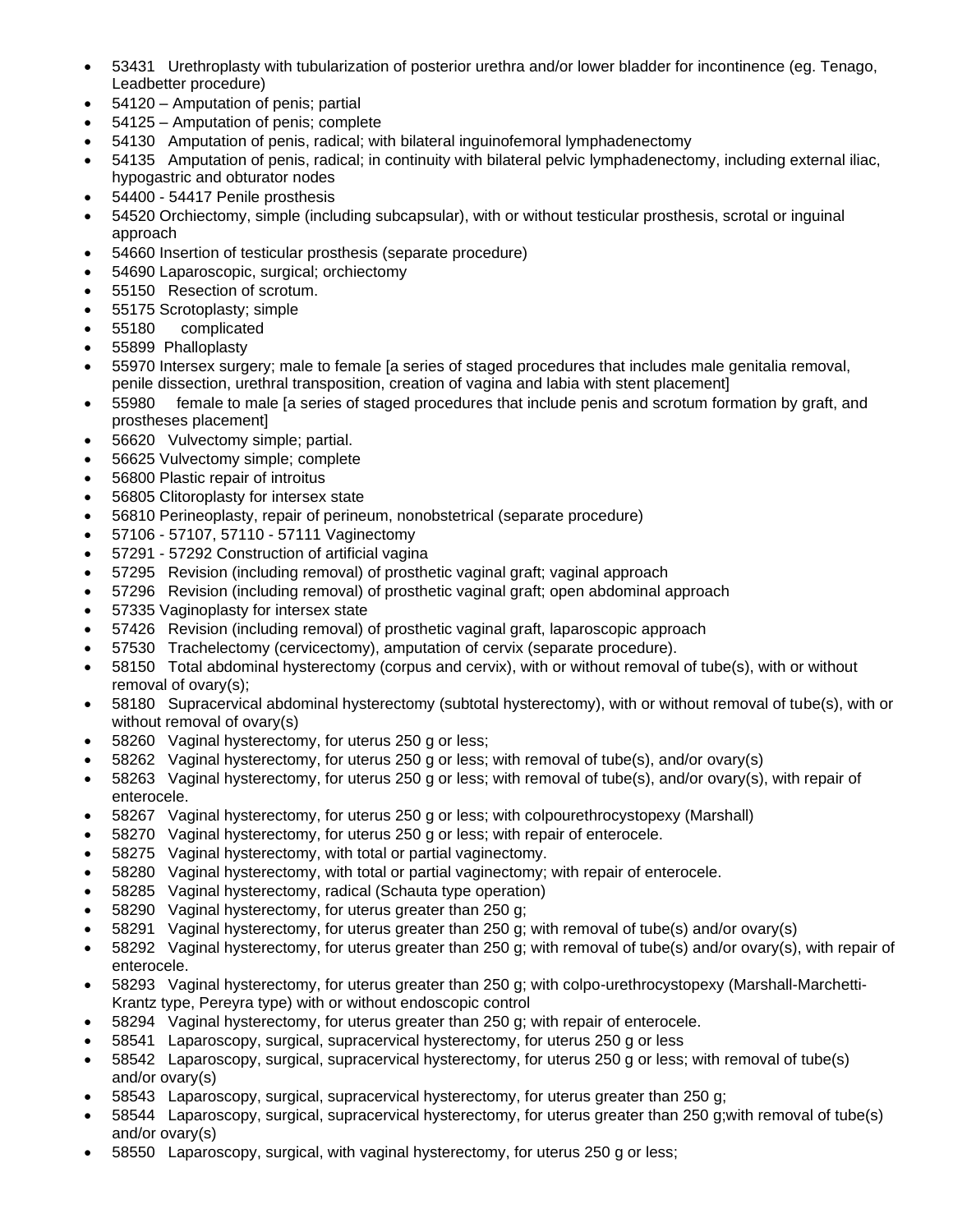- 58552 Laparoscopy, surgical, with vaginal hysterectomy, for uterus 250 g or less; with removal of tube(s) and/or ovary(s)
- 58553 Laparoscopy, surgical, with vaginal hysterectomy, for uterus greater than 250 g
- 58554 Laparoscopy, surgical, with vaginal hysterectomy, for uterus greater than 250 g; with removal of tube(s) and/or ovary(s)
- 58570 Laparoscopy, surgical, with total hysterectomy, for uterus 250 g or less
- 58571 Laparoscopy, surgical, with total hysterectomy, for uterus 250 g or less; with removal of tube(s) and/or ovary(s)
- 58572 Laparoscopy, surgical, with total hysterectomy, for uterus greater than 250 g;
- 58573 Laparoscopy, surgical, with total hysterectomy, for uterus greater than 250 g; with removal of tube(s) and/or ovary(s)
- 58661 Laparoscopy, surgical; with removal of adnexal structures (partial or total oophorectomy and/or salpingectomy)
- 58720 Salpingo-oophorectomy, complete or partial, unilateral or bilateral
- 58940 Oophorectomy, partial or total, unilateral or bilateral
- 90832 90838 Psychotherapy
- 92507 Treatment of speech, language, voice, communication, and/or auditory processing disorder; individual
- 92508 Treatment of speech, language, voice, communication, and/or auditory processing disorder; group, two or more individuals
- C1813 Prosthesis, penile, inflatable
- C2622 Prosthesis, penile, non-inflatable
- J1950 Injection, leuprolide acetate (for depot suspension), per 3.75 mg
- J9217 Leuprolide acetate (for depot suspension), 7.5 mg
- J9218 Leuprolide acetate, per 1 mg
- J9219 Leuprolide acetate implant, 65 mg

Current Procedural Terminology (CPT®) © American Medical Association: Chicago, IL

#### **LINE OF BUSINESS:**

**Eligibility and contract specific benefits, limitations and/or exclusions will apply. Coverage statements found in the line of business specific benefit document will supersede this policy. For Medicare, applicable LCD's and NCD's will supercede this policy. For PA Medicaid Business segment, this policy applies as written.**

#### **REFERENCES:**

World Professional Association for Transgender Health (WPATH). Medical Necessity Statement: WPATH Clarification on Medical Necessity of Treatment, Sex Reassignment, and Insurance Coverage for Transgender and Transsexual People Worldwide.

Coleman E, Adler R, Bockting W, et al. Standards of Care for the Health of Transsexual, Transgender, and Gender Nonconforming People. Version 7. Minneapolis, MN: World Professional Association for Transgender Health (WPATH); 2011 [http://www.wpath.org/uploaded\\_files/140/files/IJT%20SOC,%20V7.pdf](http://www.wpath.org/uploaded_files/140/files/IJT%20SOC,%20V7.pdf)

Murad, MH, Elamin, MB, Garcia, MZ, et al. Hormonal therapy and sex reassignment: a systematic review and metaanalysis of quality of life and psychosocial outcomes. Clin Endocrinol 2010;72:214-31.

Selvaggi, G, Dhejne, C, Landen, M, Elander, A. The 2011 WPATH Standards of Care and Penile Reconstruction in Female-to-Male Transsexual Individuals. Advances in urology. 2012;2012:581712.

Gooren LJG, Tangpricha V. Treatment of transsexualism. UpToDate

Tugnet N, Goddard JC, Vickery RM, et al. Current management of male-to-female gender identity disorder in the UK. Postgrad Med J. 2007;83(984):638-642.

Hembree WC, Cohen-Kettenis P, et al. Endocrine Treatment of Transsexual Persons:An Endocrine Society Clinical Practice Guideline. J Clin Endocrinol Metab. September 2009, 94(9):3132–3154

Spack NP. Management of transgenderism. JAMA. 2013;309(5):478-484

Sutcliffe PA, Dixon S, Akehurst RL, et al. Evaluation of surgical procedures for sex reassignment: A systematic review. J Plast Reconstr Aesthet Surg. 2009;62(3):294-306

Hembree WC; Management of juvenile gender dysphoria. Curr Opin Endocrinol Diabetes Obes. 2013 Dec;20(6):559-64.